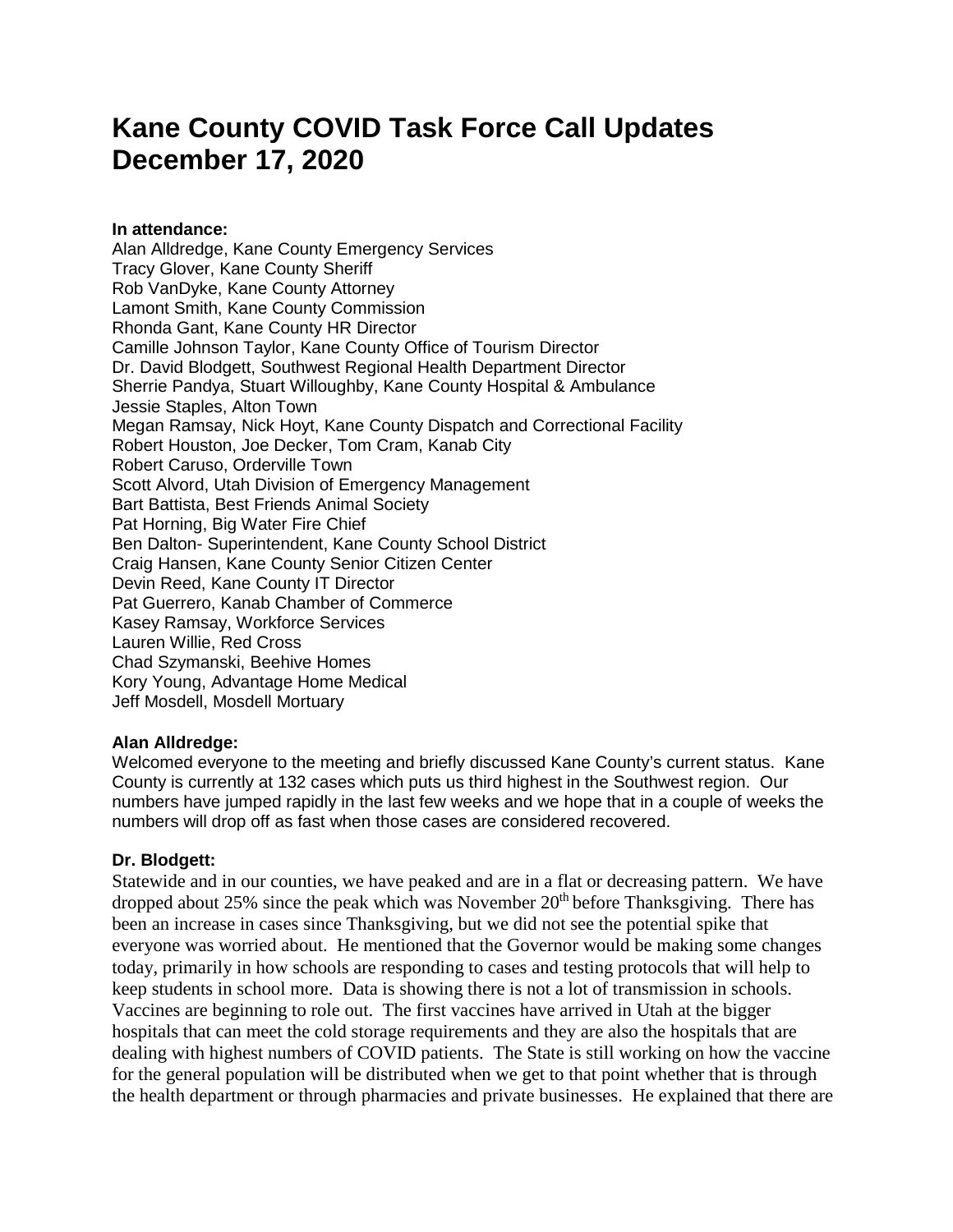7 companies that are manufacturing vaccines. They are different technologies, but all the vaccines will work efficiently. The Johnson & Johnson product will only require one shot where the others are all a 2-shot series. The first ones out are showing a 94% or greater effectiveness. Quarantine rules for those that have been positive with COVID there is a 90 day window where you don't have to quarantine from an exposure.

#### **Ben Dalton:**

The schools will start working on the new guidelines called "Test to Stay" that will help to keep kids in school after a potential exposure. The Christmas break will provide a 2-week reset and hopefully students will be cautious over the holidays and school can resume with zero cases after the new year. He was asked about the upcoming Cowboy Classic. Currently they will be able to distribute 2 tickets to each athlete to give to family to attend. If the state approves the request to allow 25% capacity, then that would allow about 4 tickets per athlete. Games will be streamed online so anyone can watch.

## **Lamont Smith:**

Commissioner Smith will be done as a commissioner the end of the year. Many on the call thanked him for his 30 or so years of service to Kane County as the Sheriff and a Commissioner.

# **Sherrie Pandya and Stuart Willoughby:**

Kane County Hospital will most likely be receiving the Moderna vaccine because it does not have the extreme cold storage requirement. It will still be a week or two before they receive vaccines for their workers. They have been very fortunate that they have not had any employees who have been infected from a work-related exposure. Some have had family or outside exposures. The hospital is still doing large numbers of tests but the last few days they have seen a decrease in positive results which is a good sign. The ambulance has been transporting some positive patients recently.

#### **Tracy Glover:**

The Sheriff's Office has seen a few positive cases among the staff but has been very diligent about keeping it out of the inmate population. The Sheriff's Office has been able to acquire some tests and our resident nurse has been able to test staff and inmates as needed which has helped to identify cases and exposures quickly.

#### **Rob VanDyke:**

Updated the group on the orders and regulations that are in place. The Governor's order has expired, and the health department order expires today but it is expected that they will put a new one in place with some changes today. He explained the rules associated with the Department of Commerce's regulations with businesses, their enforcement actions, and the required responses.

#### **Mayors and City Officials:**

All are doing their best to keep their cities operational and employees safe. The smaller communities are seeing increases of cases in their communities.